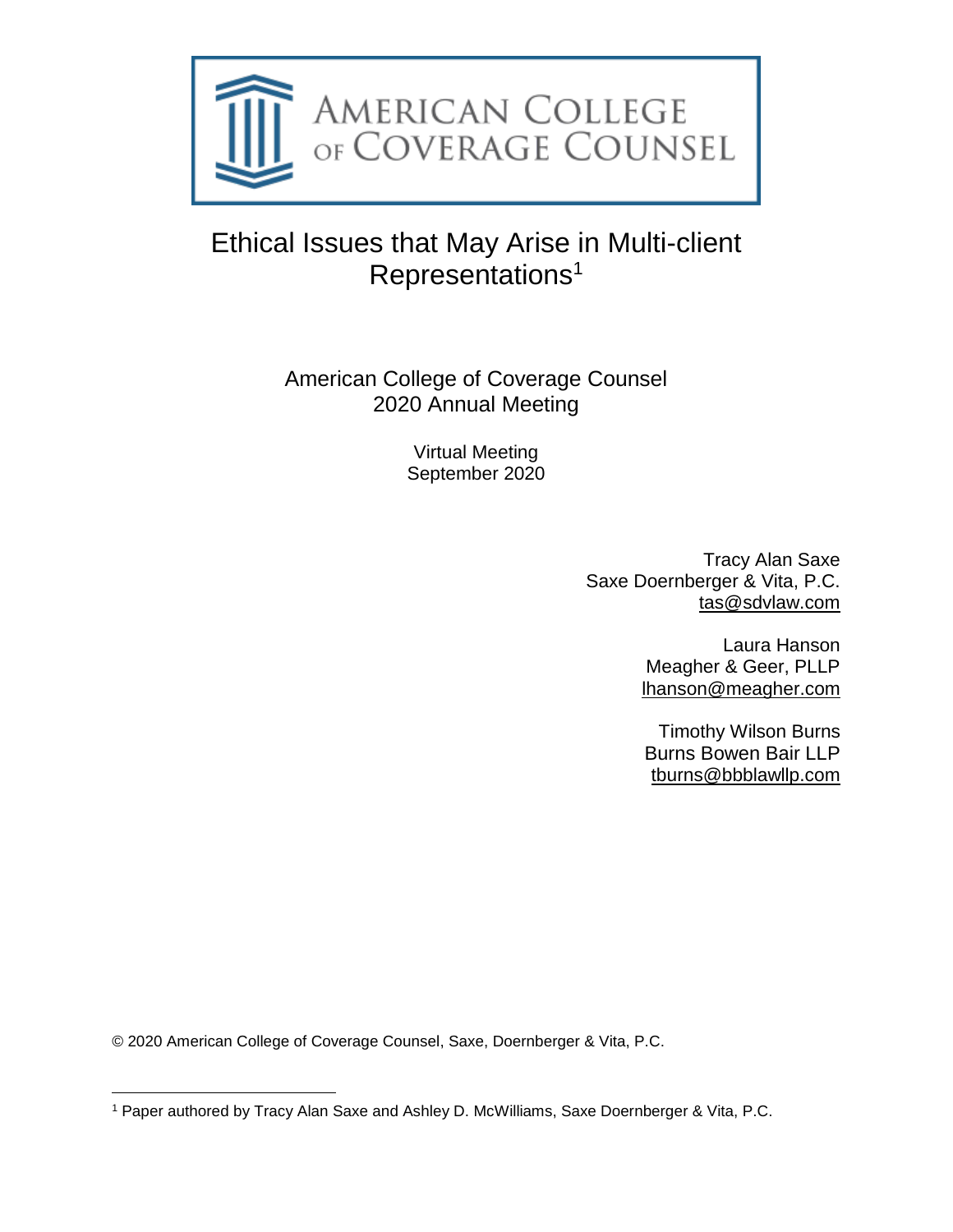#### **EXECUTIVE SUMMARY**

The ethical rules impose on every attorney the duty to deal fairly, honestly and with undivided loyalty, including avoiding conflicts of interest, maintaining confidentiality, and honoring the client's interests over his or her own. The issue explored in this paper is whether coverage counsel can engage in multi-client representation when the clients are not directly adverse in the coverage dispute, but coverage counsel later learns of information about the underlying case that each client may wish to keep confidential from the other. The specific type of multi-client representation discussed here involves two entities engaging a single law firm for representation in a coverage dispute against their respective separate insurers under their respective separate policies to obtain coverage from a common single occurrence involving litigation in which both entities are codefendants (the "Underlying Action").

Coverage counsel is not precluded from representing both clients even where counsel becomes aware of information in the multi-client representation that one or both clients would not want to be disclosed to the other if: a.) the information will not materially interfere with counsel's ability to represent each client competently, and b.) coverage counsel prevents any disclosure of confidential information. 2

#### **HYPOTHETICAL SCENARIO<sup>3</sup>**

Two unrelated entities are co-defendants in an underlying action. Both entities engage the same law firm to serve as coverage counsel in disputes against their respective insurers under separately acquired insurance policies. Each client has separate defense counsel. Coverage counsel attends mediation in the Underlying Action where coverage counsel learns of separate confidential settlement demands and offers with the underlying plaintiff that is not intended to be shared among the co-defendants.

#### **ANALYSIS**

### **I. No conflict of interest if no material interference with counsel's independent legal advice and advocacy.**

At the outset of each engagement, lawyers need to assess the potential ethical issues under the relevant Rules of Professional Conduct. Model Rule 1.7 provides guidance for the lawyer-client relationship where there is a potential conflict of interest among current clients.<sup>4</sup> Here, a determination is needed as to whether there is a material

l

<sup>&</sup>lt;sup>2</sup> This paper focuses solely on ethical considerations under the Model Rules of Professional Conduct (the "Model Rules"), with special attention to conflicts of interest and confidentiality. Other potential lines of analysis, e.g., attorney disqualification, attorney malpractice liability, etc., are not addressed.

<sup>&</sup>lt;sup>3</sup> The scenario in this hypothetical is fictitious, but representative of such situations. Nothing in this paper should be taken as a representation of real-life events or attorney- client interactions of the law firms represented on the panel.

<sup>&</sup>lt;sup>4</sup> MODEL RULES OF PROF'L CONDUCT r. 1.7 (ABA 2019) provides in relevant part:

<sup>&</sup>quot;(a) A lawyer shall not represent a client if the representation involves a concurrent conflict of interest. A concurrent conflict of interest exists if: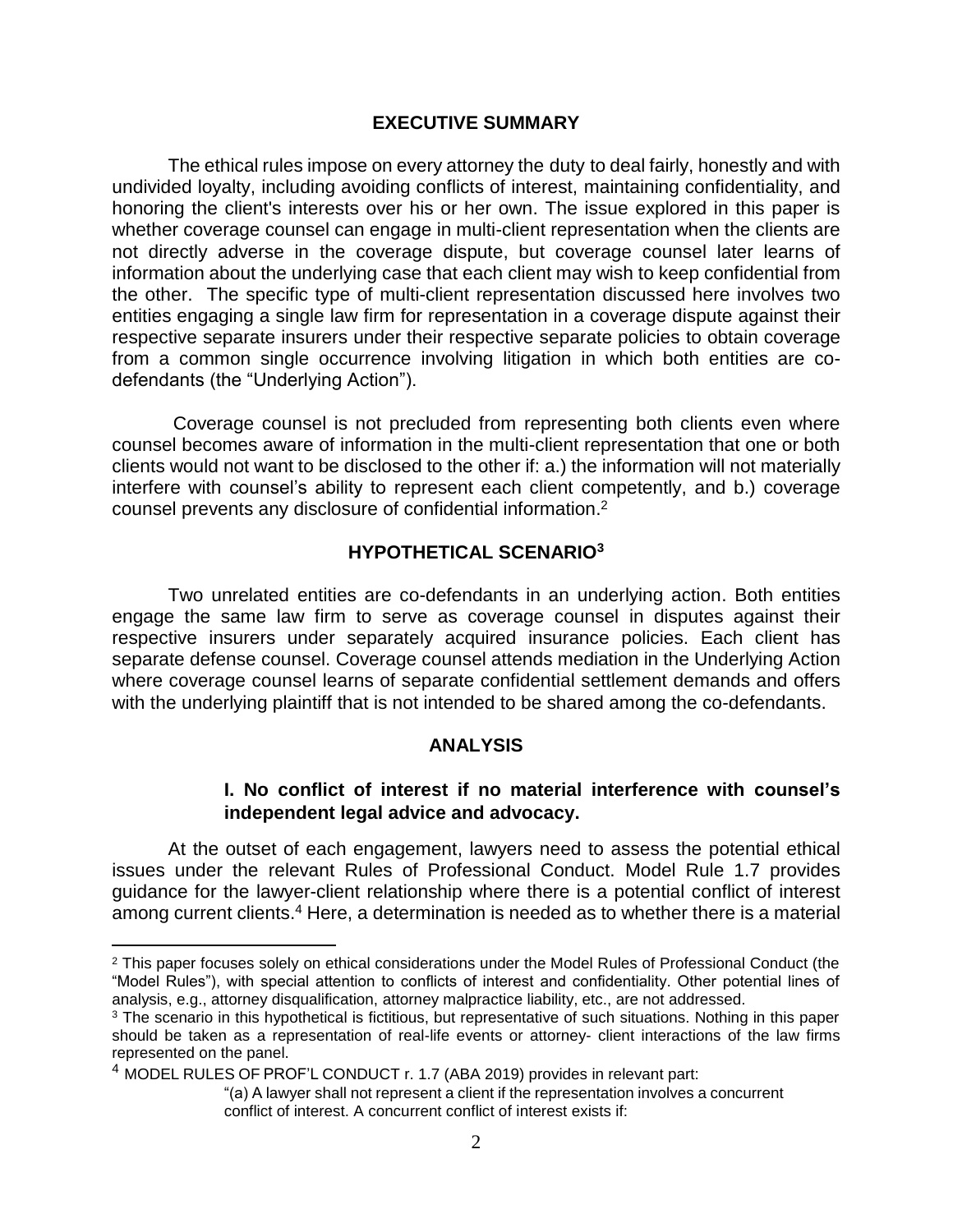limitation on coverage counsel's ability to provide competent independent advice and advocacy concerning each client's dispute with their respective insurers due to the multiclient representation.

Although coverage counsel's *clients are directly adverse* in the Underlying Action, coverage counsel does not represent them in that controversy, and each of the coverage counsel's clients has separate defense counsel for those issues.<sup>5</sup> However, Section (a)(2) of the Model Rules of Professional Conduct states that a conflict of interest can still arise even if there is no direct adversity.<sup>6</sup> On the other hand, one state Supreme Court determined that there was not a material limitation on the lawyer's representation of either client when the goals of the two clients were essentially identical. 7 In all situations, a conflict of interest may exist if there is a significant risk that a lawyer's ability to consider, recommend, or carry out an appropriate course of action for either client will be materially limited as a result of the lawyer's representation and other responsibilities to the other client. 8

In our hypothetical multi-client representation, coverage counsel simultaneously represents both clients in what is very similar, but, in some sense, mostly unrelated legal work. Each client has a contractual dispute under their respective policies, which are separate independent contracts (even if with the same insurer). Coverage counsel's legal strategy will be formulated based on independently assessed factors, including the specific, possibly unique, language of each client's policy, the potentially unique triggering event under each client's respective insuring agreement, potentially unique exclusions, endorsements, deductibles and sublimits, each insurance carrier's reason for denial or reservation of rights, and each client's unique relationship with their own insurer.

The clients in our scenario, however, as co-defendants in the Underlying Action, may have adverse economic interests. This would certainly be true if either client's defenses in the Underlying Action lead to increased liability for the other client. This will also be true if settlement with the underlying plaintiff will be accomplished jointly, and a reduction in the share of one client's payment results in a greater payment by the other. In a Florida case, *Orchid Island Golf & Beach Community Ass'n, Inc. v. Palm Coast Development of Vero Beach, Inc.* No. 312008CA013188, 2011 WL 13201792, at \*3 (Fla.Cir.Ct. Nov. 22, 2011), the court determined the issue of whether a law firm should

<sup>(1)</sup> the representation of one client will be directly averse to another client; or

<sup>(2)</sup> there is a significant risk that the representation of one or more clients will be materially limited by the lawyer's responsibilities to another client, a former client or a third person or by a personal interest of the lawyer."

<sup>5</sup> For purposes of this paper, MODEL RULES OF PROF'L CONDUCT r. 1.7(a)(1) is not at issue.

<sup>6</sup> Direct adversity means representing two clients on opposite sides of the litigation or transaction. Direct adversity may also arise if the lawsuit requires cross – examination of another client. See *Smith v. Smith,* 2019 WL 1312867, at \*4 (Ohio Ct. App. Mar. 21, 2019).

<sup>7</sup>*Saline Mem'l Hosp. v. Berry,* 321 Ark. 588 (1995) (Holding that the representation of insurer would not materially limit firm's representation of hospital and no appearance of impropriety was created as would require disqualification.)

<sup>8</sup> MODEL RULES OF PROF'L CONDUCT r. 1.7, Cmt. 8 (ABA 2019).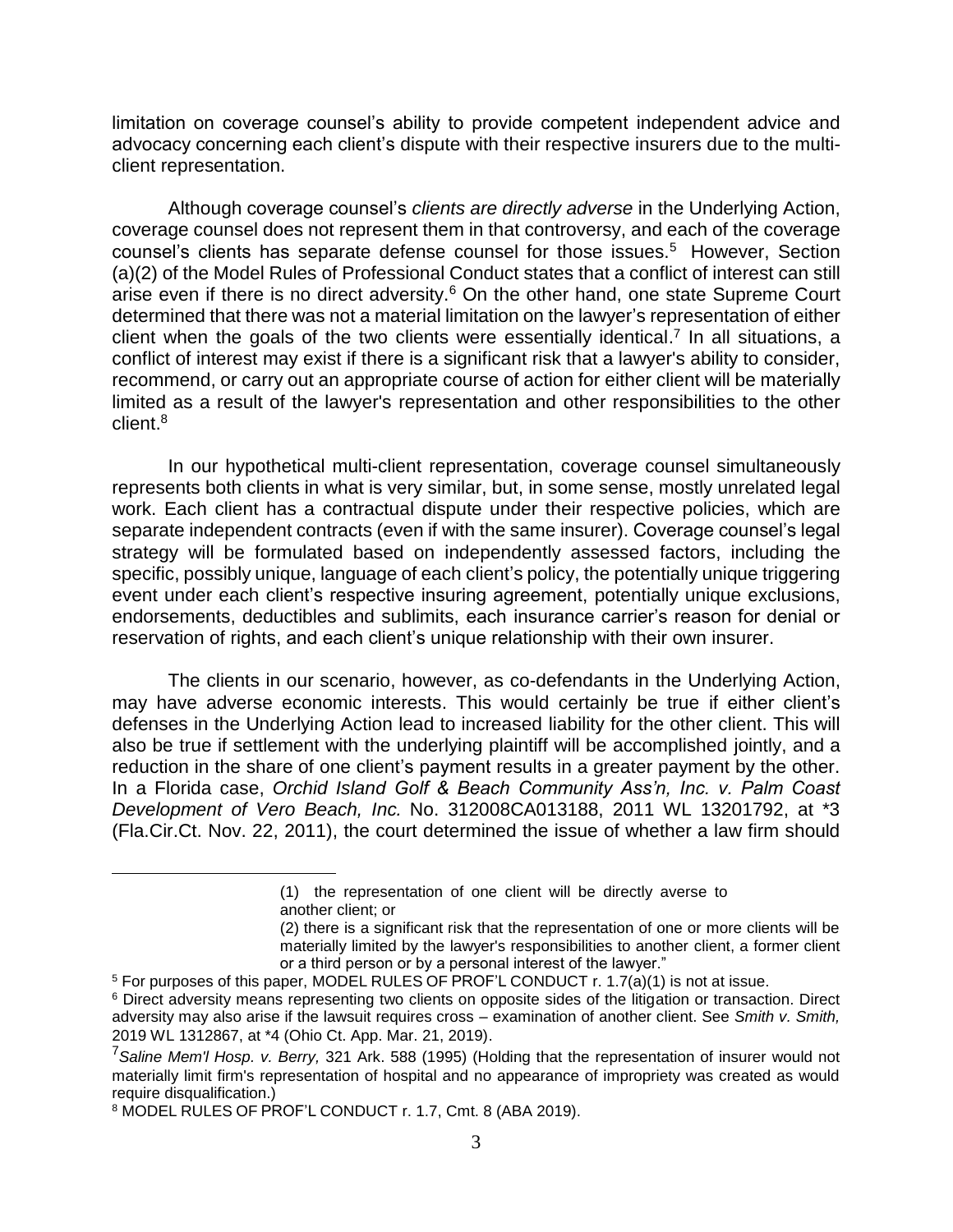be disqualified due to a conflict of interest between two current clients. The court decided in favor of the law firm and held that the law firm should not be disqualified because the evidence did not support a conclusion that when the law firm undertook representation, the representation would be directly adverse to an existing client. The dispute between the existing clients involved a breach of contract due to non-payment of fees by one client to the other. The plaintiff asserted that a partner at the firm once advised it on the implementation and validity of the fees and thus should be disqualified from representing the defendant.

The Florida court applied Rule 4-1.7 of the Rules Regulating the Florida Bar,<sup>9</sup> and relied on the comments to resolve the existing client conflict issue. The comment states, "[S]imultaneous representation of clients whose interests are only economically adverse, such as representation of competing enterprises in unrelated litigation, does not ordinarily constitute a conflict of interest." 10

In *Orchid Island*, in addition to arguing that the defendant's counsel should be removed pursuant to the rule 4-1.7 of the Rules Regulating the Florida Bar, the plaintiff argued, that an actual violation of the Rules Regulating the Florida Bar is not necessary for the Court to disqualify defendant's counsel where there is an appearance of impropriety.<sup>11</sup> The court held "that it is unrefutable *[sic]* that the subject matter of the fee was discussed... there was no testimony or evidence to suggest that Quinn [counsel] ever undertook any research or examination of impact fees or rendered any formal opinion." 12

The critical question to coverage in multi-client representation is whether the economically adverse interests of the clients will eventuate and, if it does, whether it will materially interfere with the lawyer's independent professional judgment in considering

(1) the lawyer reasonably believes that the lawyer will be able to provide competent and diligent representation to each affected client;

(3) the representation does not involve the assertion of a position adverse to another client when the lawyer represents both clients in the same proceeding before a tribunal; and

 <sup>9</sup> *R. Regulating Fla. Bar 4-1.7* provides in relevant part:

<sup>(</sup>a) Representing Adverse Interests. Except as provided in subdivision (b), a lawyer must not represent a client if:

<sup>(1)</sup> the representation of 1 client will be directly adverse to another client; or

<sup>(2)</sup> there is a substantial risk that the representation of 1 or more clients will be materially limited by the lawyer's responsibilities to another client, a former client or a third person or by a personal interest of the lawyer.

<sup>(</sup>b) Informed Consent. Notwithstanding the existence of a conflict of interest under subdivision (a), a lawyer may represent a client if:

<sup>(2)</sup> the representation is not prohibited by law;

<sup>(4)</sup> each affected client gives informed consent, confirmed in writing or clearly stated on the record at a hearing.

<sup>10</sup> *R. Regulating Fla. Bar 4-1.7* cmt.

<sup>11</sup> *Orchid Island Golf & Beach Community Ass'n, Inc.,* 2011 WL 13201792, at \*8.

<sup>12</sup> *Id.* at 9.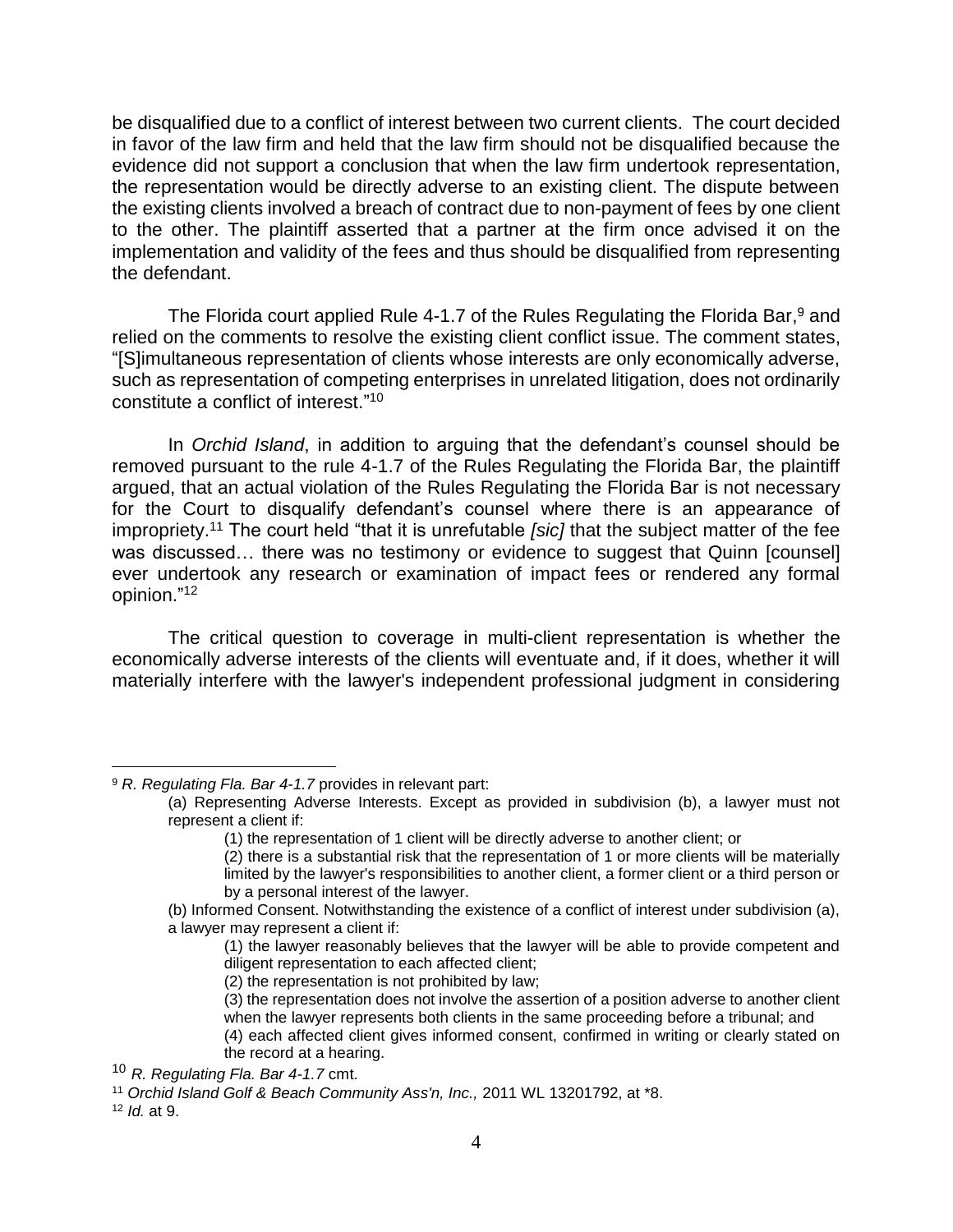alternatives or foreclose courses of action that reasonably should be pursued on behalf of the client.<sup>13</sup> If so, coverage counsel shall not engage in the multi-client representation.

The law firm in *Orchid Island* was not disqualified despite the existing client conflict because it did not take any affirmative action to prejudice its other client. In multi-client representation, coverage counsel must perform its due diligence and create a legal strategy best fit for each client. In the hypothetical, the parties are seeking coverage under separate insurance policies. Each denial may have its own rationale. All unique circumstances require evaluation, but nothing in this hypothetical scenario appears to indicate that a material interference with coverage counsel's independent judgement will arise. This conclusion does not change even if the rationale for each insurer's denial is similar. 14



If a material limitations conflict arises, the conflict is not waivable. A nonconsentable material limitation exists if a disinterested lawyer would conclude that the client should not agree to the representation under the circumstances.<sup>15</sup> If a disinterested lawyer would conclude that the client should not agree to representation, then the lawyer cannot properly ask the client to consent to representation.<sup>16</sup> Under the facts presented in the hypothetical, coverage counsel can represent each client with independent judgement. The outcome of one coverage dispute is not dispositive of the other. For these reasons, a disinterested attorney could conclude that it is acceptable for the clients to participate in the multi-client representation.

<sup>13</sup> MODEL RULES OF PROF'L CONDUCT 1.7, Cmt. 8 (ABA 2019); *Iowa Supreme Court Attorney Disciplinary Bd. v. Willey*, 889 N.W.2d 647 (Iowa 2017); *In re Opinion No. 17-2012 of Advisory Comm. on Prof'l Ethics*, 107 A.3d 666, 672 (2014).

<sup>&</sup>lt;sup>14</sup> It is worth noting that it may be to both clients' economic benefit if coverage counsel's increased efficiency leads to a lower fee for each by having one attorney represent them.

<sup>15</sup> See *Albert M. Greenfield & Co. v. Alderman*, 2001 WL 1855056, at \*1 (Pa. Super. Ct. May, 14, 2001); See also *Times Fiber Commc'ns, Inc. v. Trilogy Commc'ns, Inc.,* No. CV 950552603S, 1996 WL 698016, at \*3 (Conn. Super. Ct. Nov. 29, 1996) (Discussing disqualification of a patent attorney pursuant to rule 1.7 of Connecticut Rule of Professional Conduct which adopted rule 1.7 of the Model Rules of Professional Conduct).

<sup>16</sup> *Albert M. Greenfield & Co.*, 2001 WL 1855056, at \*6.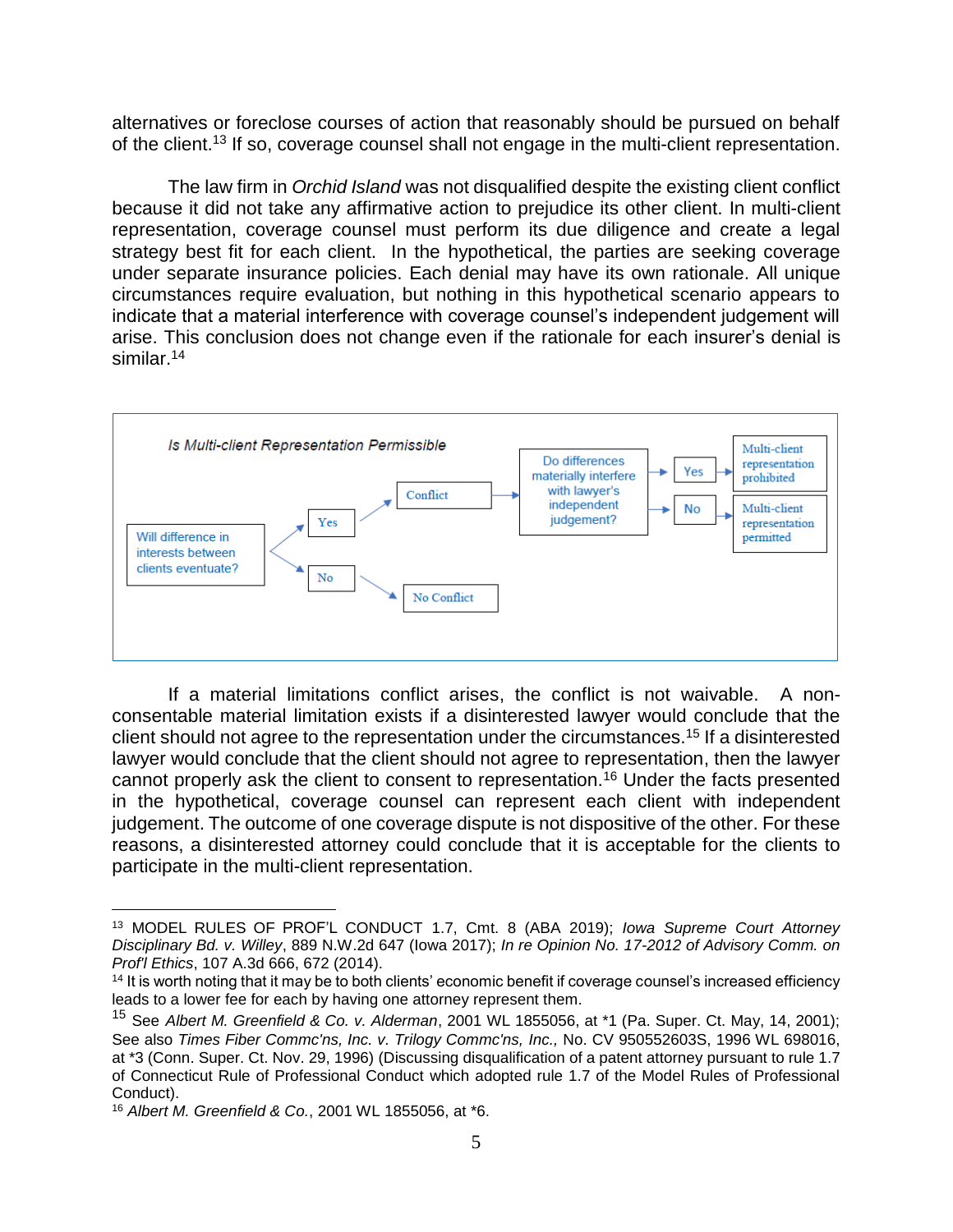The Court of Appeals of Ohio, in *Smith v. Smith* 2019 WL 1312867, at \**1 (Ohio Ct. App. Mar. 21, 2019)* provided a little guidance on the meaning of a "material limitation conflict".<sup>17</sup> The court decided to disqualify the attorney under Ohio's rule 1.7 due to a conflict under part (a)(1) direct adversity and (a)(2) material limitation. When analyzing whether a material limitation existed pursuant to part (a)(2) of the rule, the *Smith* court determined that a conflict arises "if there is a *substantial risk* that the lawyer's ability to consider, recommend, or carry out an appropriate course of action for that client will be materially limited by the lawyer's responsibilities to another client." *Smith v. Smith 2019 WL 1312867, at \*4.* The court in *Smith* relied on the rule's comments that a material limitation exists if a decision for which the lawyer must advocate on behalf of one client in one case will create a precedent likely to severely weaken the position taken on behalf of another client in another case. *Id.*

Coverage counsel in our hypothetical multi-client representation will not advocate for a position that will create a precedent to the detriment of the other client. Because the clients share a common single occurrence in the Underlying Action and are pursuing coverage from their respective insurers, counsel's coverage position may be the same for each client. Thus, a favorable outcome for one client is likely advantageous for all clients. Indeed, a winning precedent in one case may bolster the likelihood of a favorable judgment in the other client's favor or an increased likelihood that the other insurer will make a prompt and fair offer to settle the coverage dispute.

# **II. Coverage Counsel in multi-client representation must maintain each client's confidences and prevent disclosure relating to the representation.**

Coverage counsel engaged in multi-client representation must maintain each client's individual confidences and prevent disclosure of information related to the representation of each client. Pursuant to rule 1.6 of the Model Rules of Professional Conduct, a lawyer has a duty not disclose information related to the representation unless the client gives informed consent. The disclosure is impliedly authorized, or the disclosure falls within an exception.<sup>18</sup> Counsel must make reasonable efforts to prevent inadvertent

 $\overline{a}$ 

<sup>17</sup> The court evaluated Ohio Rules of Professional Conduct rule 1.7; Conflict of Interest: Current Clients. Ohio's rule 1.7 is substantially similar to rule 1.7 of the Model Rules of Professional Conduct .OHIO RULES OF PROF'L CONDUCT, r. 1.7(2020) provides in relevant part:

<sup>&</sup>quot;(a) A lawyer's acceptance or continuation of representation of a client creates a conflict of interest if either of the following applies:

<sup>(1)</sup> the representation of that client will be directly adverse to another current client;

<sup>(2)</sup> there is a substantial risk that the lawyer's ability to consider, recommend, or carry out an appropriate course of action for that client will be materially limited by the lawyer's responsibilities to another client, a former client, or a third person or by the lawyer's own personal interests."

<sup>&</sup>lt;sup>18</sup> See MODEL RULES OF PROF'L CONDUCT r. Rule 1.6 (ABA 2019) provides in relevant part:

<sup>&</sup>quot;(a) A lawyer shall not reveal information relating to the representation of a client unless the client gives informed consent, the disclosure is impliedly authorized in order to carry out the representation or the disclosure is permitted by paragraph (b). …

<sup>(</sup>c) A lawyer shall make reasonable efforts to prevent the inadvertent or unauthorized disclosure of, or unauthorized access to, information relating to the representation of a client."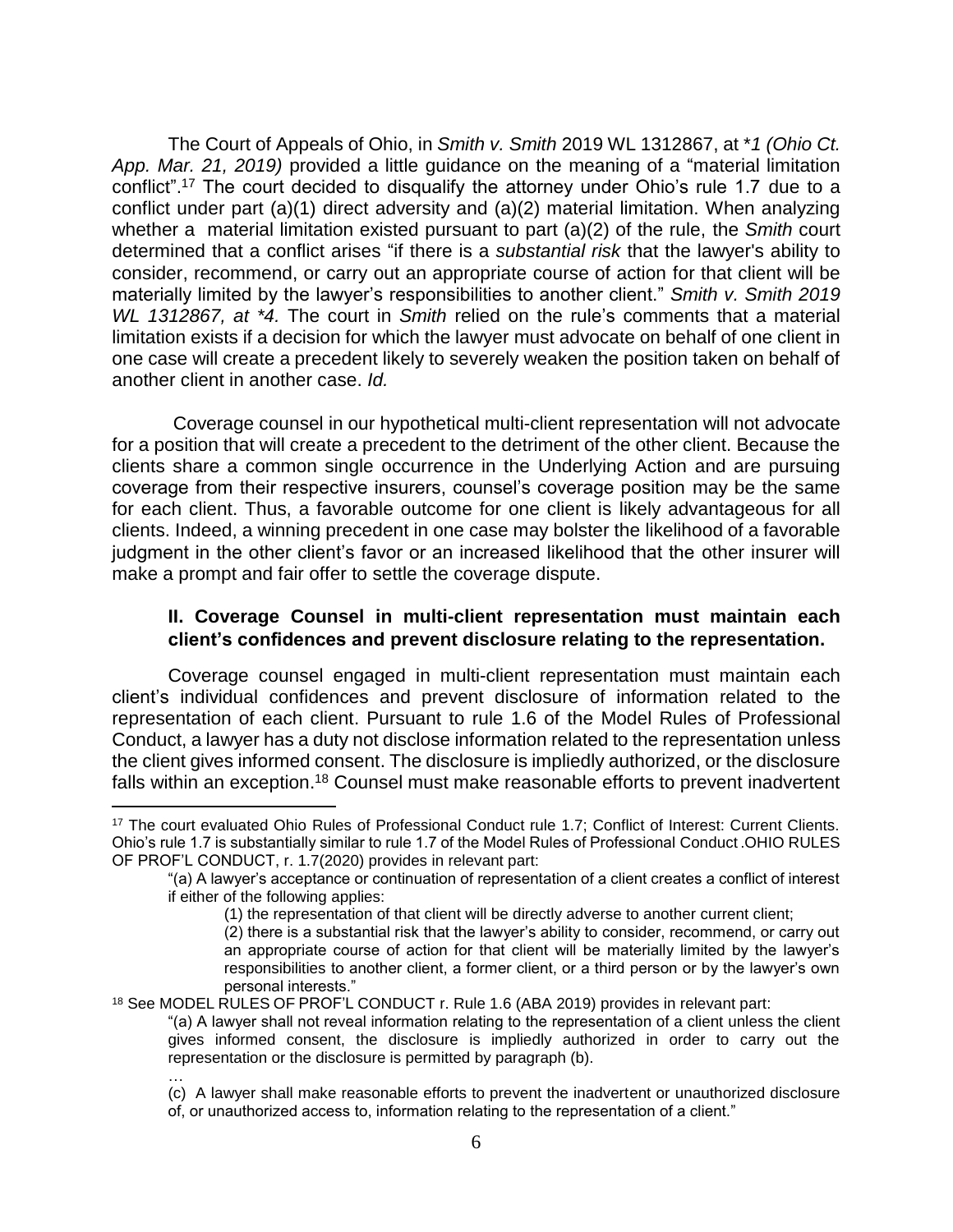or unauthorized disclosure or unauthorized access to information relating to the representation of his or her client.

Coverage counsel in multi-client representation is tasked with maintaining the confidences of multiple clients who have distinct coverage disputes but are co-defendants in an underlying lawsuit. Multi-client representation is not joint representation. Coverage counsel is not required to disclose to independent, unrelated clients, and counsel is prohibited from voluntarily divulging any information related to the other client, absent implied authorization or a waiver of confidentiality between the clients. No client is entitled to information regarding the other's coverage dispute.

Additionally, coverage counsel must act competently and use reasonable measures to safeguard all information related to the representation of all clients.<sup>19</sup> Because the multi-client representation involves some overlap of information, there is a possibility that information from one client can inadvertently be shared with the other. Coverage counsel must be especially cautious that information learned while present at a mediation on behalf of more than one client is not mistakenly revealed to an unintended client.<sup>20</sup>

If information is inadvertently shared, coverage counsel is not automatically in violation of the rules of professional conduct if counsel has made reasonable efforts to prevent the access or disclosure. Comment 18 of rule 1.6 *Confidentiality of Information* of the Model Rules of Professional Conduct states the factors to be considered in determining the reasonableness of the lawyer's efforts which include, but are not limited to, sensitivity of the information, the likelihood of disclosure if additional safeguards are not employed, the cost of employing additional safeguards, the difficulty of implementing the safeguards, and the extent to which the safeguards adversely affect the lawyer's ability to represent clients.<sup>21</sup>

# **III. Best Practices**

Multi-client representation presents challenging ethical questions that do not have clear answers under the Model Rules of Professional Conduct. Although we conclude that the Model Rules do not preclude coverage counsel from multi-client representation, we suggest best practices to avoid an ethical violation.

First, coverage counsel should thoroughly evaluate the multi-client representation from the perspective of a disinterested attorney. If counsel concludes that representation

For purposes of this paper the information obtained by coverage counsel does not fall within an exception.

<sup>19</sup> MODEL RULES OF PROF'L CONDUCT r. Rule 1.6(c) (ABA 2019) (stating "lawyer shall make reasonable efforts to prevent the inadvertent or unauthorized disclosure of, or unauthorized access to, information relating to the representation of a client.")

 $20$  An accidental disclosure is not an automatic violation of Model Rule 1.6(c) if counsel exercises due care to avoid the disclosure and protect the client's confidences.

<sup>21</sup> MODEL RULES OF PROF'L CONDUCT r. 1.6, Cmt. 18 (ABA 2019).